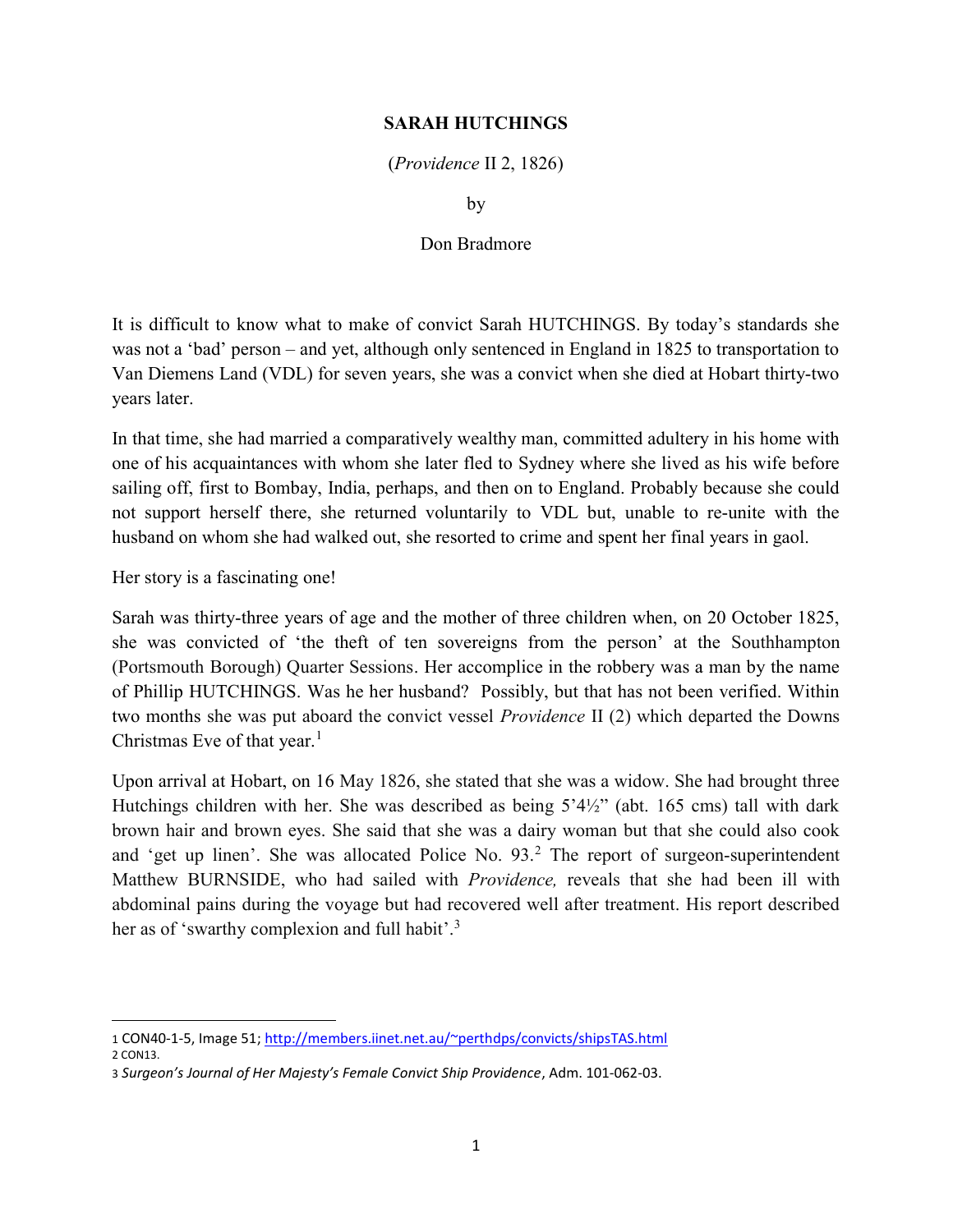How Sarah spent her first few months in Hobart is unclear. Her convict documents seem to show that she was not assigned immediately. Did she spend those first months in custody caring for the children she had brought with her? Unfortunately, no record of what happened to the children after Sarah's arrival has yet been found.

What is known with certainty, however, is that, after being just six months in the colony, Sarah married again. Her new husband was David KELLY, a free settler, who appears to have owned multiple properties from which he collected rents. (In later years, he was to hold public-house licences, first at the 'Blue Bells of Scotland' in Murray Street and later at the 'Canterbury Inn' on the New Town Road.)

After publication of banns, the marriage, performed by the Rev. William BEDFORD, took place at the Church of England, Hobart, on 1 November 1826.<sup>4</sup> The marriage entry shows Sarah's name as 'Eliza HUTCHINSON', suggesting that this was her real name and that the name 'Sarah Hutchings' might have been an alias. In any event, from the time of the marriage onwards, she was known in VDL as 'Eliza KELLY'. She is described on the marriage entry as a 'widow' and a 'convict'; Kelly is described simply as a 'bachelor'. Sarah/Eliza was probably now thirty-four; Kelly's age is not given.

From the time of her marriage, Sarah was known as 'Eliza Kelly' and, for a couple of years, the newly-weds appear to have lived in harmony.

On 29 October 1832, Sarah/Eliza received her certificate of freedom! Then, just three weeks later, this notice appeared in the newspapers:

 $NOTICE - My$  Wife, Eliza Kelly, who arrived in this Colony in the Ship Providence in the name of Sarah Hutchings, having left her home without any just cause, this is to give notice that I will not be answerable for any Debt or Debts she may contract after this notice. D. Kelly. Murray-street, Nov. 13, 1832.

The dates are interesting! Eliza was free by servitude on 29 October 1832; Kelly's notice is dated 13 November. Clearly, Eliza had waited for her freedom before running away! Years later, it was reported in a newspaper that, on an occasion when Eliza had left the matrimonial home and gone off to Sydney, her husband had followed her there, brought her back and forgiven her.<sup>5</sup> Was this when that happened? It might have been!

<sup>&</sup>lt;sup>4</sup> Marriage: RGD36/919/1826, Hobart; Kelly: The Tasmanian (Hobart), 2 November 1832, p.3; Cornwall Chronicle, 19 April 1848, p.2.

<sup>5</sup> Cornwall Chronicle, 19 April 1848, p.2.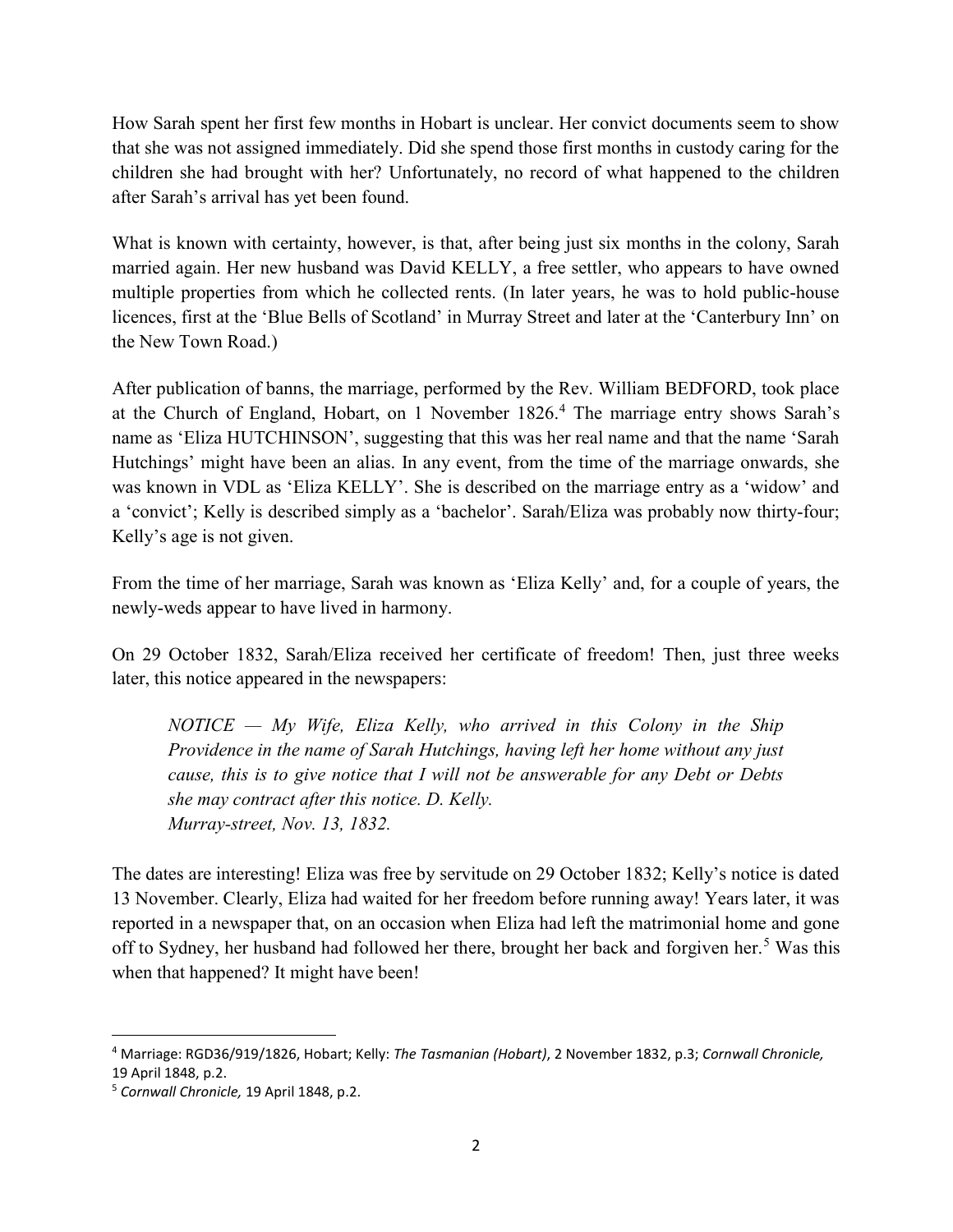After Eliza's return to her husband's home, the pair seemed to live happily enough together for the next twelve years. In that time, Kelly had obtained the licence of the 'Blue Bells of Scotland', and, as the wife of the publican, Eliza was sometimes in the bar helping to serve customers. It was there, on 13 February 1838, that she had her next contact with the law – but, fortunately, this time as the victim rather than the culprit. Earlier that month, a customer by the name of Mary REVOLETT had thrown a bottle in the bar which had struck Eliza on the head. Found guilty of assault, Revolett was sentenced to two months hard labour at the Cascades Female Factory.<sup>6</sup>

As it happens, however, Revolett was not the only customer with whom Eliza had interaction at the 'Blue Bells of Scotland'! At some time, probably late in 1843 or early in January 1844, she ran off from her husband again, this time with a regular customer by the name of CUMMINGS (seen also as CUMMINS). Together, they fled to Launceston and later to Sydney where they lived as man and wife.

Here, regrettably, there is some contradiction in published accounts of the couple's escapade. On 17 April 1847, the Courier reported that after [Eliza's] elopement she lived with Cummings for some time in Sydney before 'sailing with him from thence to Bombay, India.' However, on 19 April 1848, a report in the Cornwall Chronicle stated that Eliza and Cummings had 'left Launceston in the same vessel to Sydney where they lived together for some time, until, at length, Mrs. Kelly embarked for England, and her paramour for India.<sup>'7</sup>

So, did Eliza actually ever go to India? The question is still unanswered.

Very shortly after Eliza's departure from Hobart with Cummings, her husband placed another notice in the papers. As in the previous instance, it said that she had left his home without provocation and that he would not be responsible for her debts.<sup>8</sup>

From England, Eliza wrote to Kelly requesting that he send her a 'remittance' - that is, money but when she had received no answer within a reasonable time she returned alone to Hobart. There, in about March 1847, she found that her husband was living with another woman, a former servant, who had given birth to his child. Eliza received no sympathy from her husband and his new lover and was turned out of the house.

The marriage was now over. The Kellys were never to be re-united.

Left without means, Eliza applied to the Quarter Sessions court for a maintenance order against her husband. At the hearing in April 1847, Kelly told the court that he objected to the idea of paying maintenance to Eliza on the grounds of her adultery with Cummings in his (Kelly's)

<sup>6</sup> Colonial Times, 13 February 1838, p.7.

<sup>&</sup>lt;sup>7</sup> The Courier (Hobart), 17 April 1847, p.3; Cornwall Chronicle (Launceston), 19 April 1848, p.2.

<sup>&</sup>lt;sup>8</sup> Colonial Times, 6 February 1844, p.1; The Courier, 9 February 1844, p.1; Colonial Times, 13 February 1844, p.2.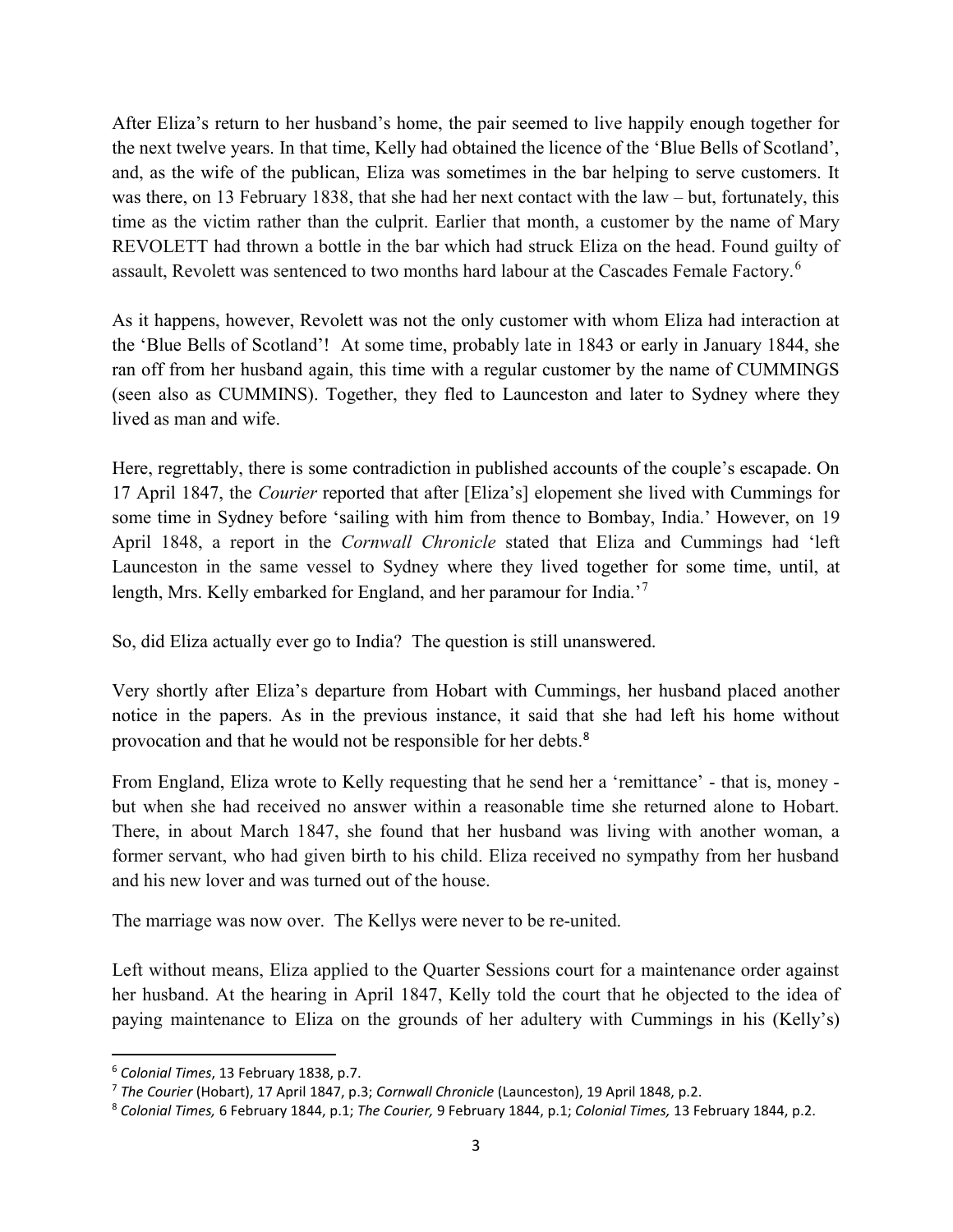house before her departure for England and because she had lived in Sydney as Cummings's wife. In response, Eliza's counsel produced evidence to show that Kelly was frequently drunk at home and did not treat Eliza as a wife ought to be treated. Ultimately, the court found in favour of Eliza. Kelly was ordered to allow his wife  $£2$  per week.<sup>9</sup>

Within six months, Kelly appealed that decision but his appeal was unsuccessful. In no way deterred, he appealed again and, at the Quarter Sessions on 13 April 1848, he won his case. This time he had based his appeal - not as he had previously done on Eliza's conduct with Cummings - but on his own reduced financial circumstances. He told the court that the rents from his properties had fallen, that some bad tenants had left without paying rent at all, and that many of his houses had needed substantial repairs. Eliza counter-claimed that she was aware that Kelly had bought new properties recently and therefore could not be in such poor financial circumstances as he claimed. Nevertheless, her maintenance payments from Kelly were reduced from £2 per week to £1.5.0 per week.<sup>10</sup>

Was that the reason for Eliza resorting to crime again? Just a couple of months after the court's decision to reduce her maintenance payments, she was charged with the theft of an overcoat from a hotel lobby. In the Supreme Court, Hobart, on 24 July 1849, she was sentenced to transportation for seven years. As it happens, she was not sent away from Hobart but, instead, ordered to serve fifteen months imprisonment at the Cascades Female Factory.<sup>11</sup>

There, she applied unsuccessfully three times for a ticket of leave but on each occasion  $-4$ August 1850, 19 November 1850 and 23 December – her application was rejected.<sup>12</sup>

Still at the Cascades in mid-1851 – perhaps in hospital there - she absented herself without leave. Apprehended shortly afterwards, she was punished by being ordered to spend another two months in hard labour.<sup>13</sup>

On 24 July 1851, she was punished by Mrs. HORAN, an overseer at the Cascades, for 'singing in her apartment' (cell?). Her punishment on this occasion was to be fed on bread and water for the next three days. Then, on 6 August 1851, Mrs. Horan punished her once more, this time for 'idleness'.<sup>14</sup>

 $\overline{a}$ 

<sup>&</sup>lt;sup>9</sup> Cornwall Chronicle, 17April 1847, p.3.

<sup>10</sup> Cornwall Chronicle, 19 April 1848, p.2

<sup>11</sup> CON40-1-5, Image 51.

<sup>12</sup> CON40-1-5, Image 51.

<sup>&</sup>lt;sup>13</sup> Hospital: CON40-1-5, Image 51. See Police Notice, 14 July 1851; Hobart Town Gazette, 15 July 1851, via FCRC website.

<sup>14</sup> Cascades Punishment Book: CON138/1, pp.69-70, No.7, via FCRC website.